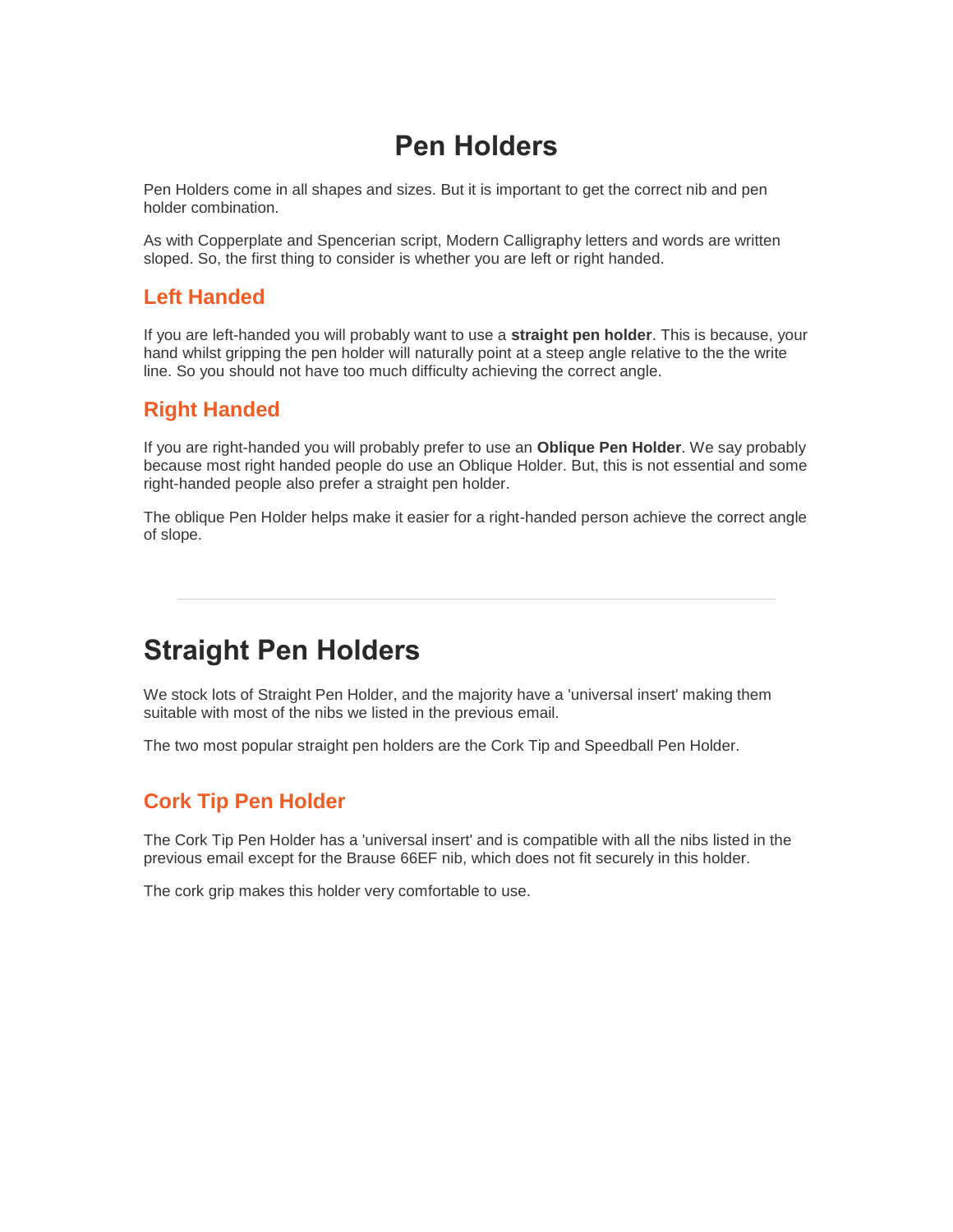

### **Speedball Pen Holder**

The Speedball Pen Holder holds a wide range of nibs including all the favourite nibs used for Modern Calligraphy. This holder does not have a metal insert, it is made entirely from plastic. The Brause 66EF nib will fit in this holder.



# **Oblique Pen Holders**

We only stock one all-plastic Oblique Pen Holder, which is made by Speedball. This holder has a similar tip the Speedball Pen Holder, which also makes it suitable to use with the Brause 66EF nib.

All the other Oblique Holders have metal flanges to hold the nib. This flange has been shaped to accommodate the Nikko G and all the other favourite nibs used in Modern Calligraphy. The metal flange can be carefully adjusted with pliers so it may accommodate other pointed nibs if you wished.